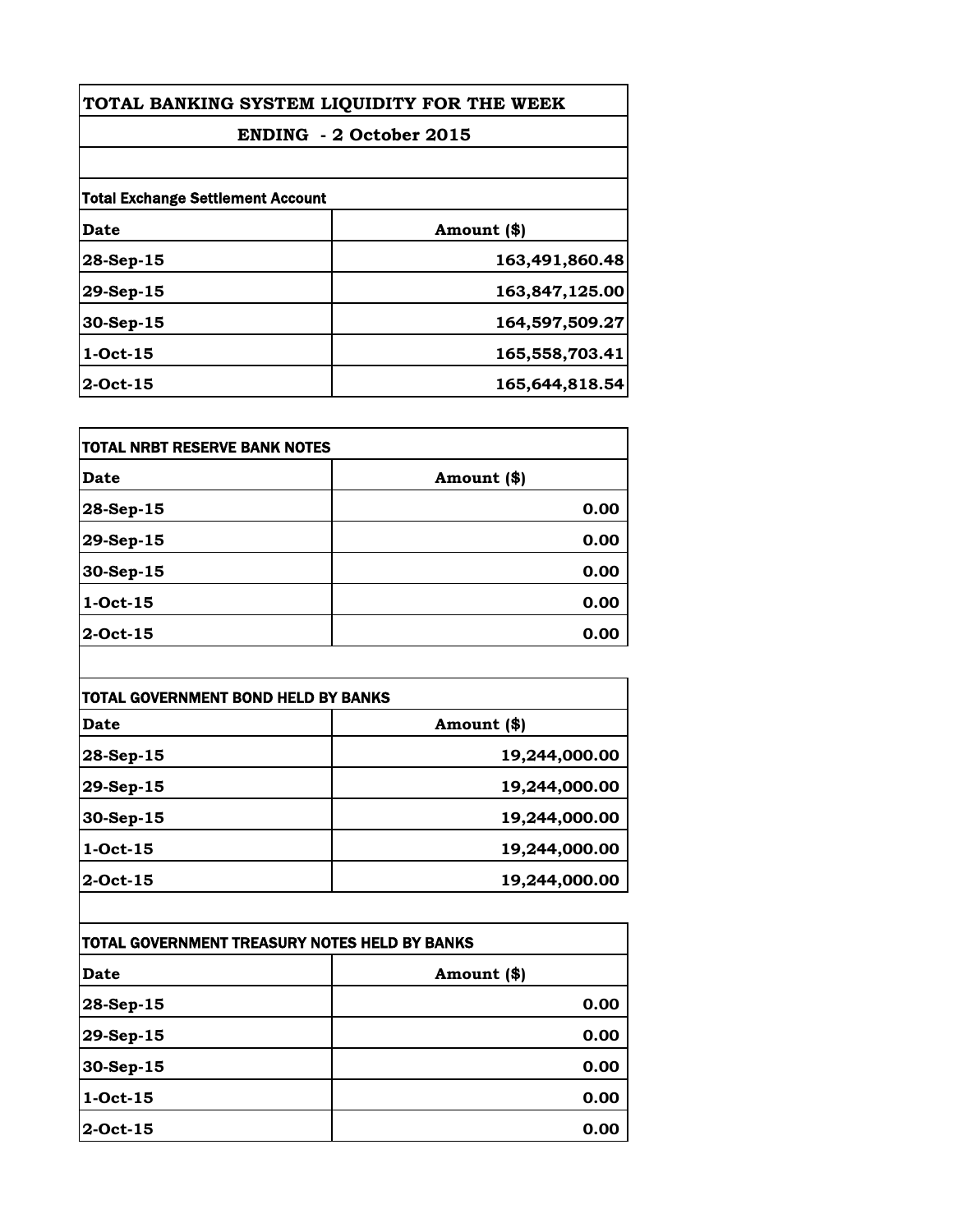| TOTAL BANKING SYSTEM LIQUIDITY FOR THE WEEK<br><b>ENDING - 9 October 2015</b> |                |                                          |             |
|-------------------------------------------------------------------------------|----------------|------------------------------------------|-------------|
|                                                                               |                | <b>Total Exchange Settlement Account</b> |             |
|                                                                               |                | Date                                     | Amount (\$) |
| $5-Oct-15$                                                                    | 168,662,969.19 |                                          |             |
| $6$ -Oct-15                                                                   | 169,609,003.79 |                                          |             |
| $7-Oct-15$                                                                    | 167,593,403.58 |                                          |             |
| 8-Oct-15                                                                      | 168,234,752.68 |                                          |             |
| $9$ -Oct-15                                                                   | 167,362,268.54 |                                          |             |

| TOTAL NRBT RESERVE BANK NOTES |             |
|-------------------------------|-------------|
| Date                          | Amount (\$) |
| 5-Oct-15                      | 0.00        |
| 6-Oct-15                      | 0.00        |
| 7-Oct-15                      | 0.00        |
| 8-Oct-15                      | 0.00        |
| 9-Oct-15                      | 0.00        |

| <b>TOTAL GOVERNMENT BOND HELD BY BANKS</b> |               |
|--------------------------------------------|---------------|
| Date                                       | Amount (\$)   |
| $5-Oct-15$                                 | 19,244,000.00 |
| $6$ -Oct-15                                | 19,244,000.00 |
| $7-Oct-15$                                 | 19,244,000.00 |
| 8-Oct-15                                   | 19,244,000.00 |
| $9$ -Oct-15                                | 19,244,000.00 |

| TOTAL GOVERNMENT TREASURY NOTES HELD BY BANKS |             |
|-----------------------------------------------|-------------|
| <b>Date</b>                                   | Amount (\$) |
| $5-Oct-15$                                    | 0.00        |
| $6$ -Oct-15                                   | 0.00        |
| 7-Oct-15                                      | 0.00        |
| 8-Oct-15                                      | 0.00        |
| 9-Oct-15                                      | 0.00        |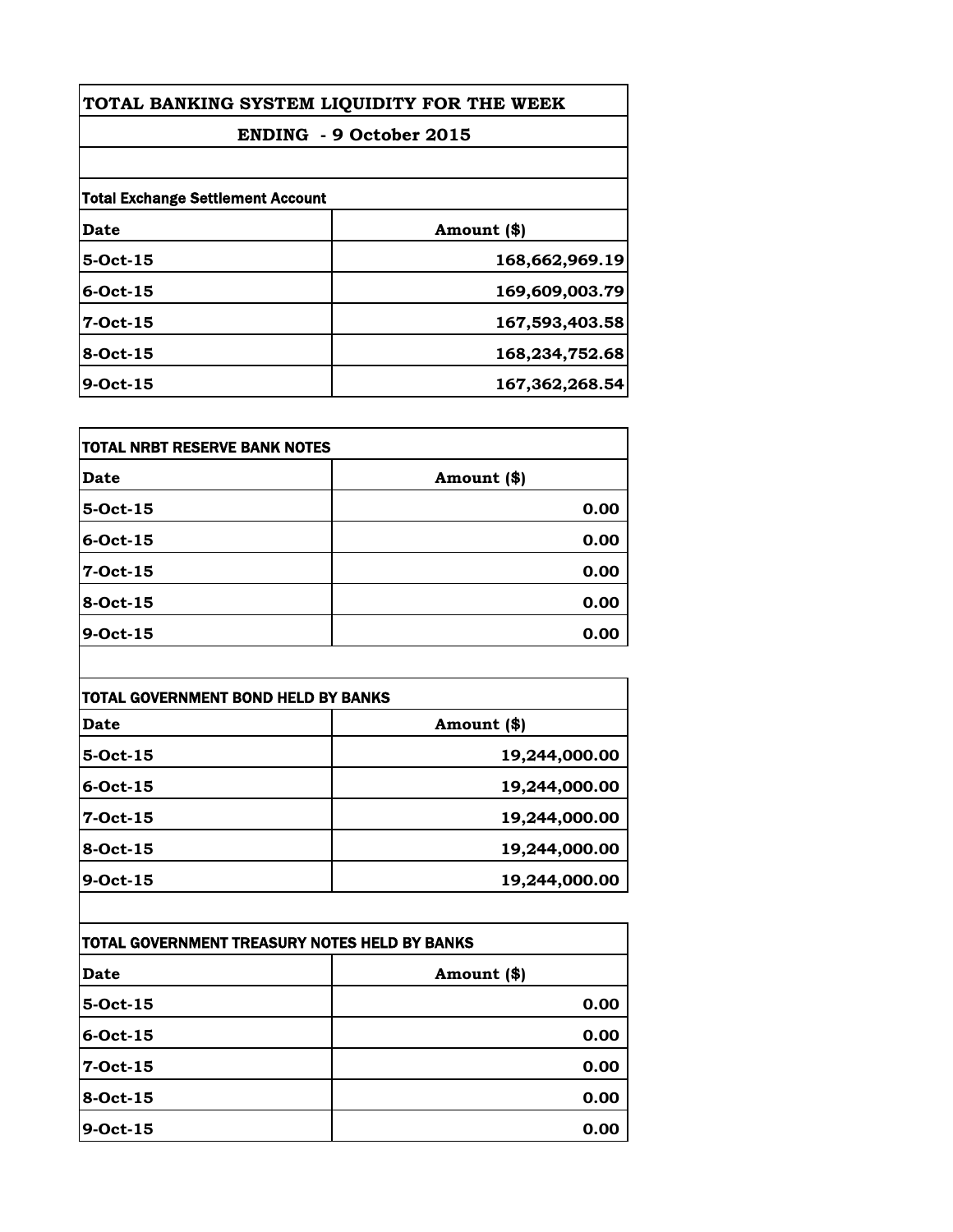| TOTAL BANKING SYSTEM LIQUIDITY FOR THE WEEK |                |
|---------------------------------------------|----------------|
| ENDING - 16 October 2015                    |                |
|                                             |                |
| <b>Total Exchange Settlement Account</b>    |                |
| Date                                        | Amount (\$)    |
| 12-Oct-15                                   | 167,424,128.57 |
| 13-Oct-15                                   | 168,007,324.70 |
| 14-Oct-15                                   | 166,280,932.27 |
| 15-Oct-15                                   | 167,035,265.91 |
| 16-Oct-15                                   | 166,951,781.64 |

| itotal NRBT RESERVE BANK NOTES |             |
|--------------------------------|-------------|
| Date                           | Amount (\$) |
| 12-Oct-15                      | 0.00        |
| 13-Oct-15                      | 0.00        |
| 14-Oct-15                      | 0.00        |
| 15-Oct-15                      | 0.00        |
| 16-Oct-15                      | 0.00        |

| TOTAL GOVERNMENT BOND HELD BY BANKS |               |
|-------------------------------------|---------------|
| Date                                | Amount (\$)   |
| 12-Oct-15                           | 19,244,000.00 |
| 13-Oct-15                           | 19,244,000.00 |
| 14-Oct-15                           | 19,244,000.00 |
| 15-Oct-15                           | 19,244,000.00 |
| 16-Oct-15                           | 19,244,000.00 |

| ITOTAL GOVERNMENT TREASURY NOTES HELD BY BANKS |             |
|------------------------------------------------|-------------|
| <b>Date</b>                                    | Amount (\$) |
| 12-Oct-15                                      | 0.00        |
| 13-Oct-15                                      | 0.00        |
| 14-Oct-15                                      | 0.00        |
| 15-Oct-15                                      | 0.00        |
| 16-Oct-15                                      | 0.00        |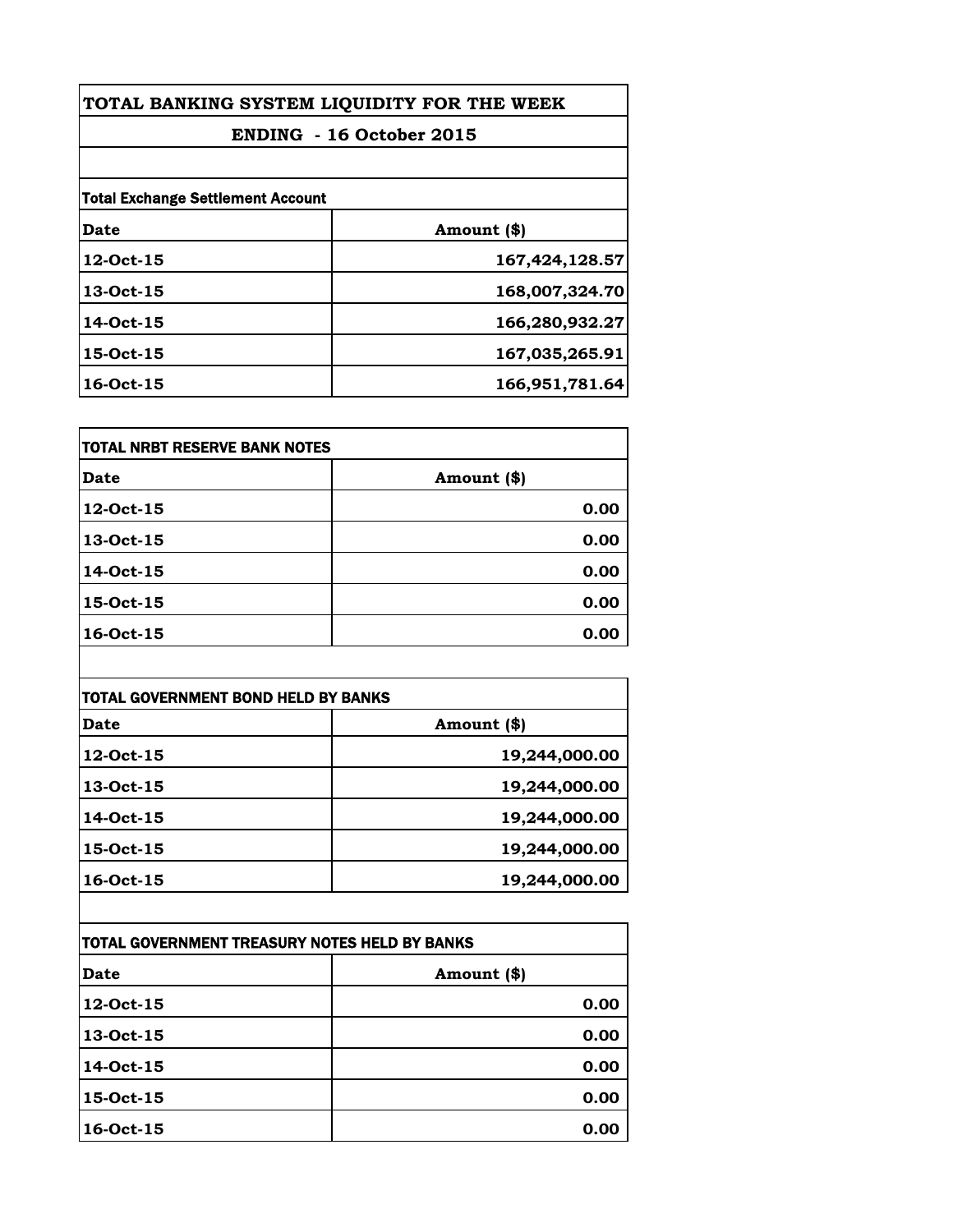| TOTAL BANKING SYSTEM LIQUIDITY FOR THE WEEK<br>ENDING - 23 October 2015 |                |  |
|-------------------------------------------------------------------------|----------------|--|
|                                                                         |                |  |
| <b>Total Exchange Settlement Account</b>                                |                |  |
| Date                                                                    | Amount (\$)    |  |
| 19-Oct-15                                                               | 168,486,046.13 |  |
| 20-Oct-15                                                               | 167,827,726.69 |  |
| 21-Oct-15                                                               | 166,452,462.60 |  |
| 22-Oct-15                                                               | 167,670,595.50 |  |
| 23-Oct-15                                                               | 167,752,839.50 |  |

| <b>TOTAL NRBT RESERVE BANK NOTES</b> |             |
|--------------------------------------|-------------|
| Date                                 | Amount (\$) |
| 19-Oct-15                            | 0.00        |
| 20-Oct-15                            | 0.00        |
| 21-Oct-15                            | 0.00        |
| 22-Oct-15                            | 0.00        |
| 23-Oct-15                            | 0.00        |

| TOTAL GOVERNMENT BOND HELD BY BANKS |               |
|-------------------------------------|---------------|
| Date                                | Amount (\$)   |
| 19-Oct-15                           | 19,244,000.00 |
| 20-Oct-15                           | 19,244,000.00 |
| 21-Oct-15                           | 19,244,000.00 |
| 22-Oct-15                           | 19,244,000.00 |
| 23-Oct-15                           | 19,244,000.00 |

| TOTAL GOVERNMENT TREASURY NOTES HELD BY BANKS |             |
|-----------------------------------------------|-------------|
| <b>Date</b>                                   | Amount (\$) |
| 19-Oct-15                                     | 0.00        |
| 20-Oct-15                                     | 0.00        |
| 21-Oct-15                                     | 0.00        |
| 22-Oct-15                                     | 0.00        |
| 23-Oct-15                                     | 0.00        |